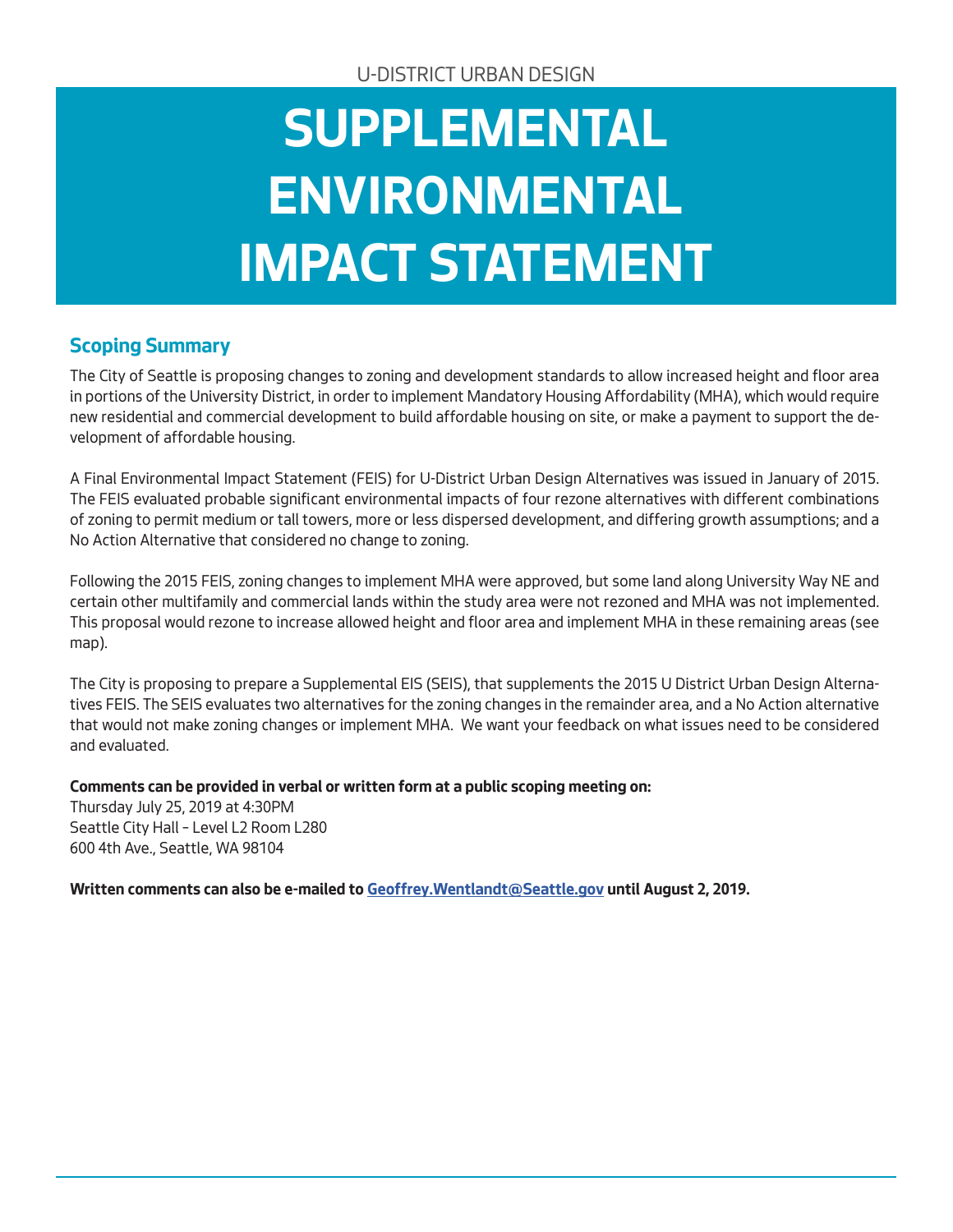### **STUDY AREA & PROPOSED REZONE AREA**

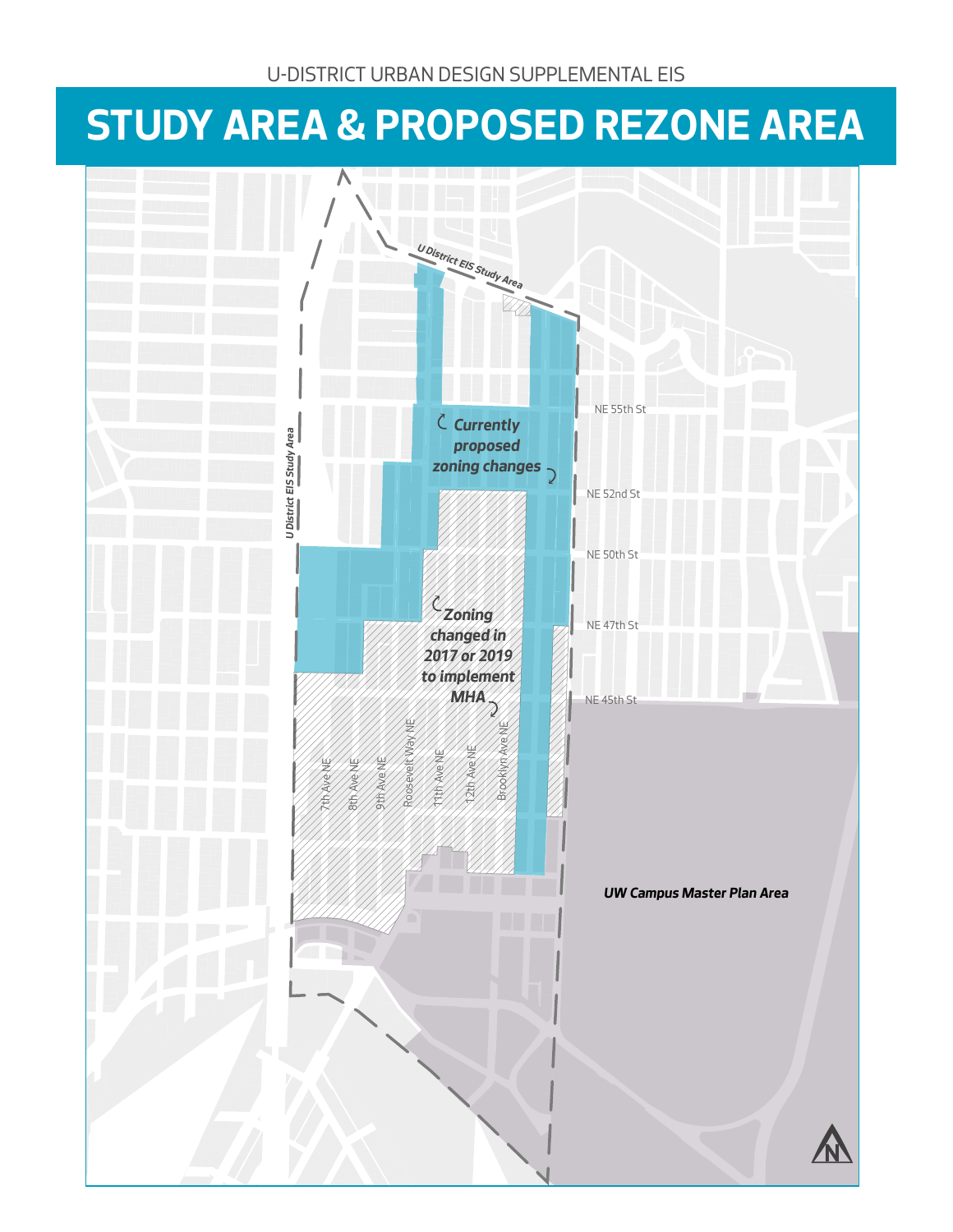### **PROPOSED SCOPE**

The SEIS analysis will incorporate and leverage information and analyses contained in the 2015 U-District Urban Design FEIS. The SEIS is expected to contain information in these areas:

| <b>LAND USE</b>                               | Impacts to land use patterns, compatibility with existing and planned land use patterns,<br>consistency with applicable plans and policies.                                                                                                                          |
|-----------------------------------------------|----------------------------------------------------------------------------------------------------------------------------------------------------------------------------------------------------------------------------------------------------------------------|
| <b>HOUSING &amp;</b><br><b>SOCIOECONOMICS</b> | Review of future housing development and supply. Housing affordability, including an as-<br>sessment of MHA rent- and income-restricted housing units. Assessment of socio-eco-<br>nomic characteristics and relative potential for displacement under alternatives. |
| <b>AESTHETICS</b>                             | Impacts to visual character, including scale compatibility, street-level conditions and<br>public spaces, and potential shadow impacts.                                                                                                                              |
| <b>HISTORIC RESOURCES</b>                     | Potential impact to historic character and potential on historic landmarks and other<br>historic resources.                                                                                                                                                          |
| <b>TRANSPORTATION</b>                         | Assessment of potential impacts on mobility, circulation, transit, parking, bicycle and<br>walking patterns.                                                                                                                                                         |
| <b>OPEN SPACE</b>                             | Assessment of potential changes to development patterns with respect to existing open<br>space needs, potential impacts of increased density and development on open space<br>needs.                                                                                 |
|                                               |                                                                                                                                                                                                                                                                      |

## **ALTERNATIVES**

The SEIS alternatives differ in whether the MHA program is implemented and in allowed building height and floor area.

#### **ALTERNATIVE 3 (NO ACTION)**

MHA is not implemented; no zoning changes.

(Very similar to Alternative 3 of 2015 U-District FEIS.)

#### **ALTERNATIVE 4 ALTERNATIVE 5**

Implement MHA and increase floor area and/or height by one to two stories.

(Includes elements similar to Alternatives 1B and 2B of 2015 U-District FEIS.)

Implement MHA with larger development capacity increases of more than one story in sub-portions of the study area.

(Includes elements similar to Alternatives 1B and 2B of 2015 U-District FEIS.)